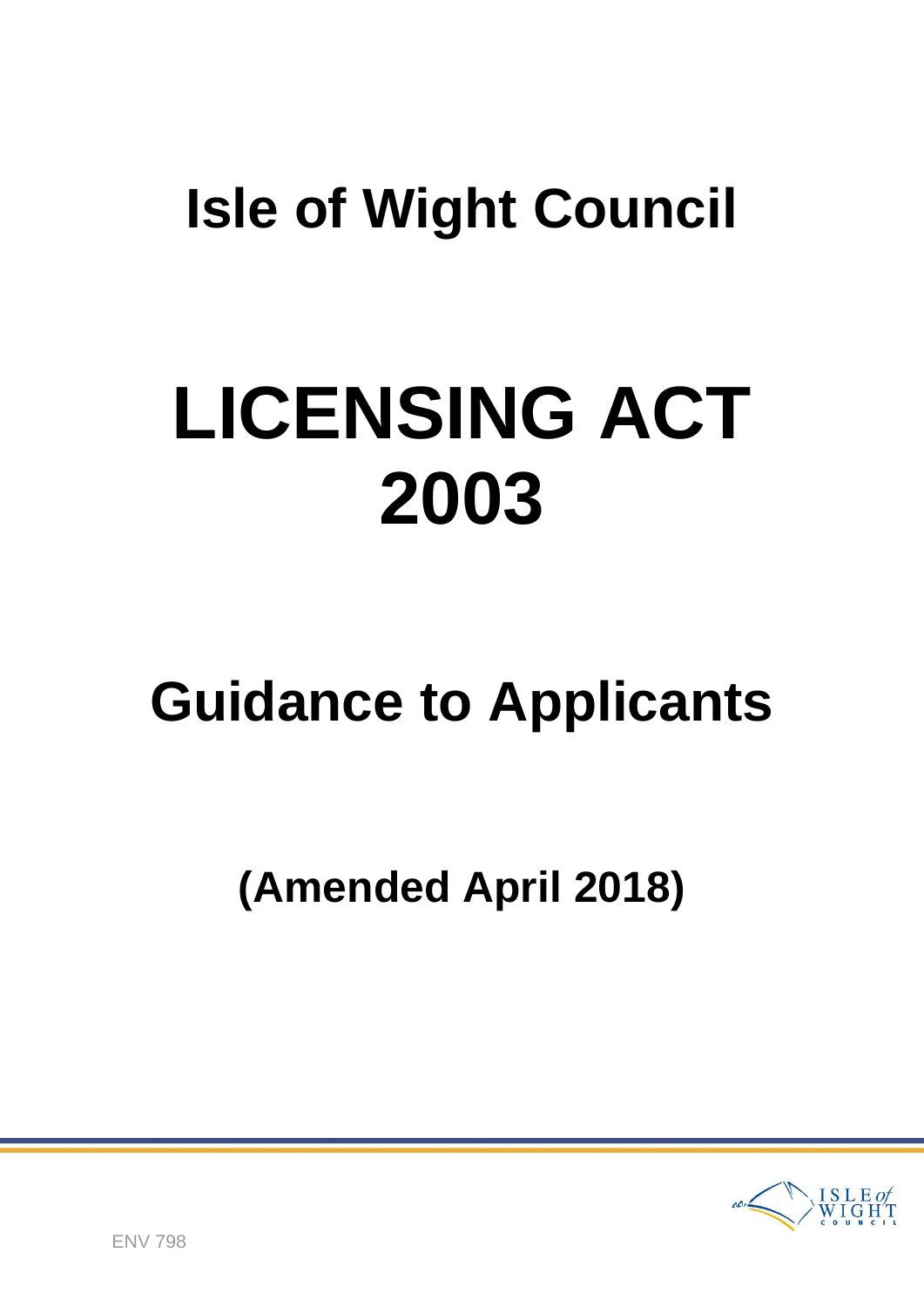## **Contents**

|                                               |                                      | 3  |
|-----------------------------------------------|--------------------------------------|----|
|                                               |                                      | 4  |
|                                               | Premises Licences                    | 4  |
|                                               | <b>Full Variations </b>              | 9  |
|                                               | Minor Variations                     | 9  |
|                                               | Transfer of Licence/Variation of DPS | 10 |
|                                               | 3. Club Premises Certificates        | 10 |
|                                               | 4. Consultation/Determination        | 11 |
| 12 <sub>2</sub><br>5. Temporary Event Notices |                                      |    |
|                                               |                                      | 14 |
|                                               |                                      | 15 |
|                                               |                                      | 15 |
|                                               |                                      |    |

| Appendix 1: | <b>Contact Details</b> |
|-------------|------------------------|
| Appendix 2: | <b>Notice Template</b> |
| Appendix 3: | <b>Plans</b>           |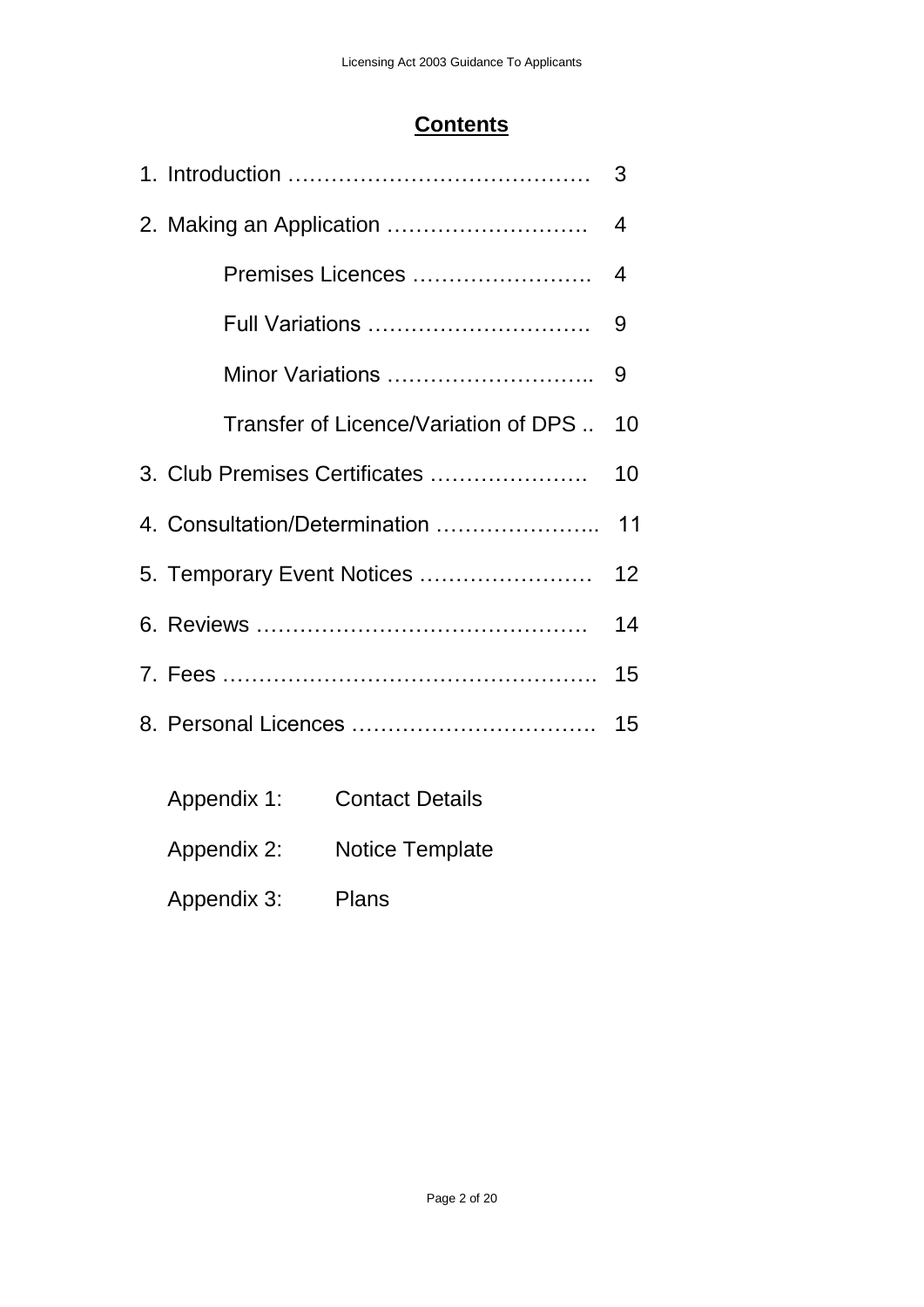## **1. Introduction**

This guidance is intended to help applicants wishing to carry out any of the licensable activities below, including the completion of the relevant application forms and the procedure which needs to be followed.

It also provides advice from responsible authorities as to the requirements they may expect from applicants.

The following are licensable activities within the Licensing Act 2003

- Sale by retail of alcohol
- Supply of alcohol by on or behalf of a club to, or to the order of, or a member of the club
- The provision of regulated entertainment\*
- The provision of late night refreshment

If you intend to carry on some or all of these activities you may need to apply for, or submit, one of the following:

- Premises licence
- Club premises certificate
- Temporary Event Notice

\*There are some exemptions for live and recorded music

Staff from the Licensing Team may give assistance with completing the application form if an appointment is first made. The Council may at any time charge a fee for this service. Applicants will be expected to have at least completed the first sections, i.e. name and address and details of premises, prior to seeking assistance. Licensing staff are unable to give any legal advice.

The Licensing Act 2003 focuses on the promotion of four licensing objectives. These are:

- The prevention of crime and disorder
- The prevention of public nuisance
- Public safety
- The protection of children from harm

Each objective is of equal importance.

Applicants are expected to list the steps that will be taken to promote the licensing objectives. This is covered more fully later in this document.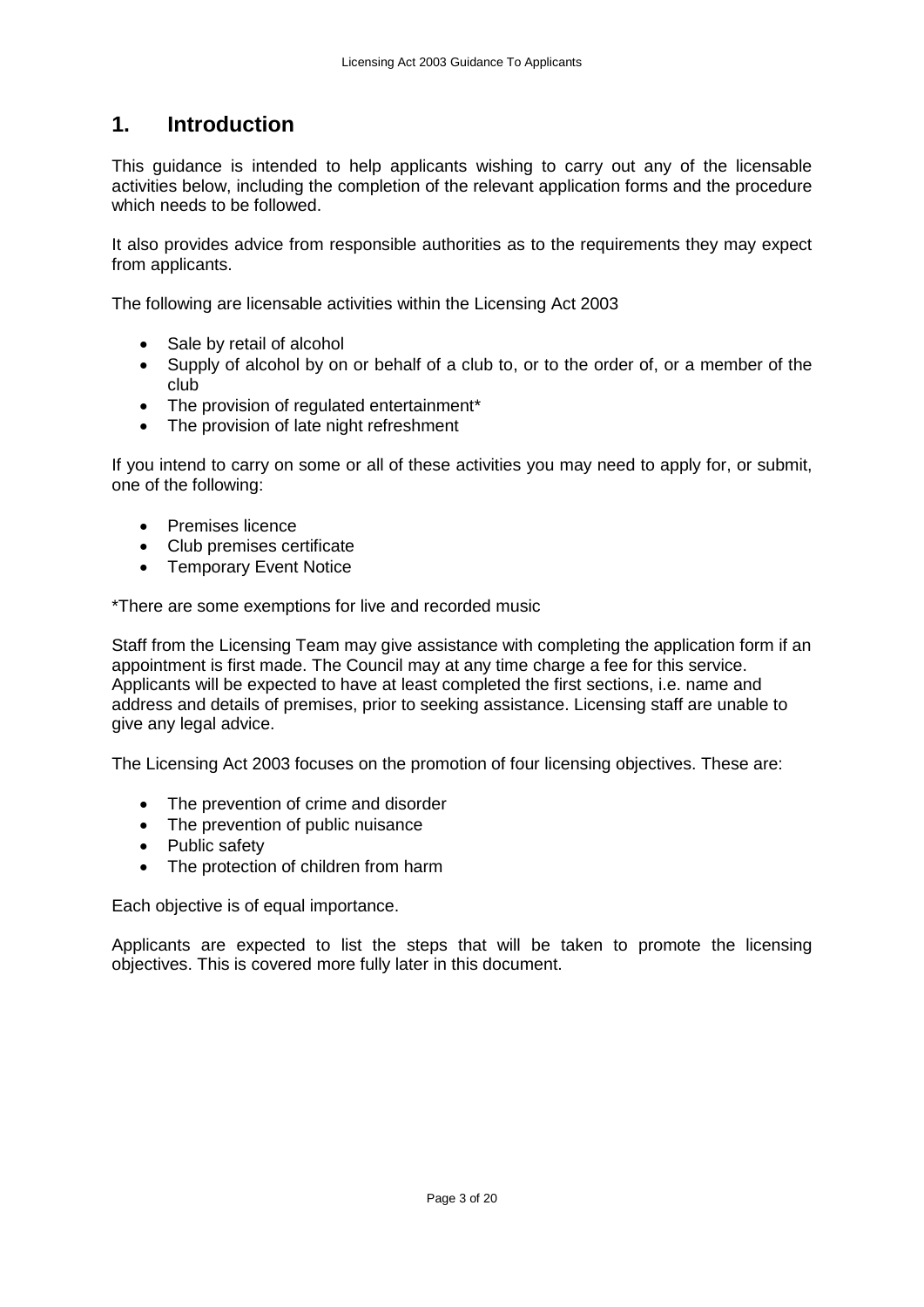## **2. Making an application**

#### **Premises Licence (new application)**

A premises licence authorises the use of premises for licensable activities. It can also include one-off events where more than 499 persons will be present at any one time.

Any person over the age of 18 years who is carrying on or who proposes to carry on a business which involves the use of premises for licensable activities may apply for a premises licence.

Once it is granted a premises licence is valid indefinitely unless it is surrendered, lapses, is revoked or if the licence holder wishes the licence to finish on a specific date.

Application forms are available;

- on the council's website [www.iwight.com/Council/OtherServices/Licensing/Tasks](http://www.iwight.com/Council/OtherServices/Licensing/Tasks)
- in 'Word' format on request from the Licensing Team
- in hard copy format from Isle of Wight Council Licensing Team, Jubilee Stores, The Quay, Newport, PO30 2EH (01983) 823159

#### **Completing the form**

In the opening statement, insert the name of the applicant or applicants who are applying for the licence, e.g. 'John Smith' or 'Nice Pub Company Ltd'.

#### Premises details

This section asks for the address and some other details of the premises. If the premises has no postal address, for example, if the application relates to an event on open land, describe the location of the premises or give the Ordnance Survey map reference.

This section also asks for the non-domestic rateable value (NDRV) of the premises. This is not the same as the actual business rates paid, but is a value determined by the valuation office, which helps determine business rates. The NDRV will determine the fee level to be paid with the application and the annual fee thereafter. Premises that do not have a NDRV are treated as falling into Band A for licensing purposes.

#### **Applicant Details**

This section asks applicants to state the capacity in which they are applying, for example as an individual, a limited company, a recognised club, a charity, etc. Only one box should be ticked.

If you are applying as a person described in (a) or (b) you must also tick one of the 3 boxes at the end of this question. For the majority of applicants, the first box will apply (i.e. the applicant will be carrying on or proposing to carry on a business.

You should then give further details in either Section (A) individual applicants or Section (B) other applicants, but not both.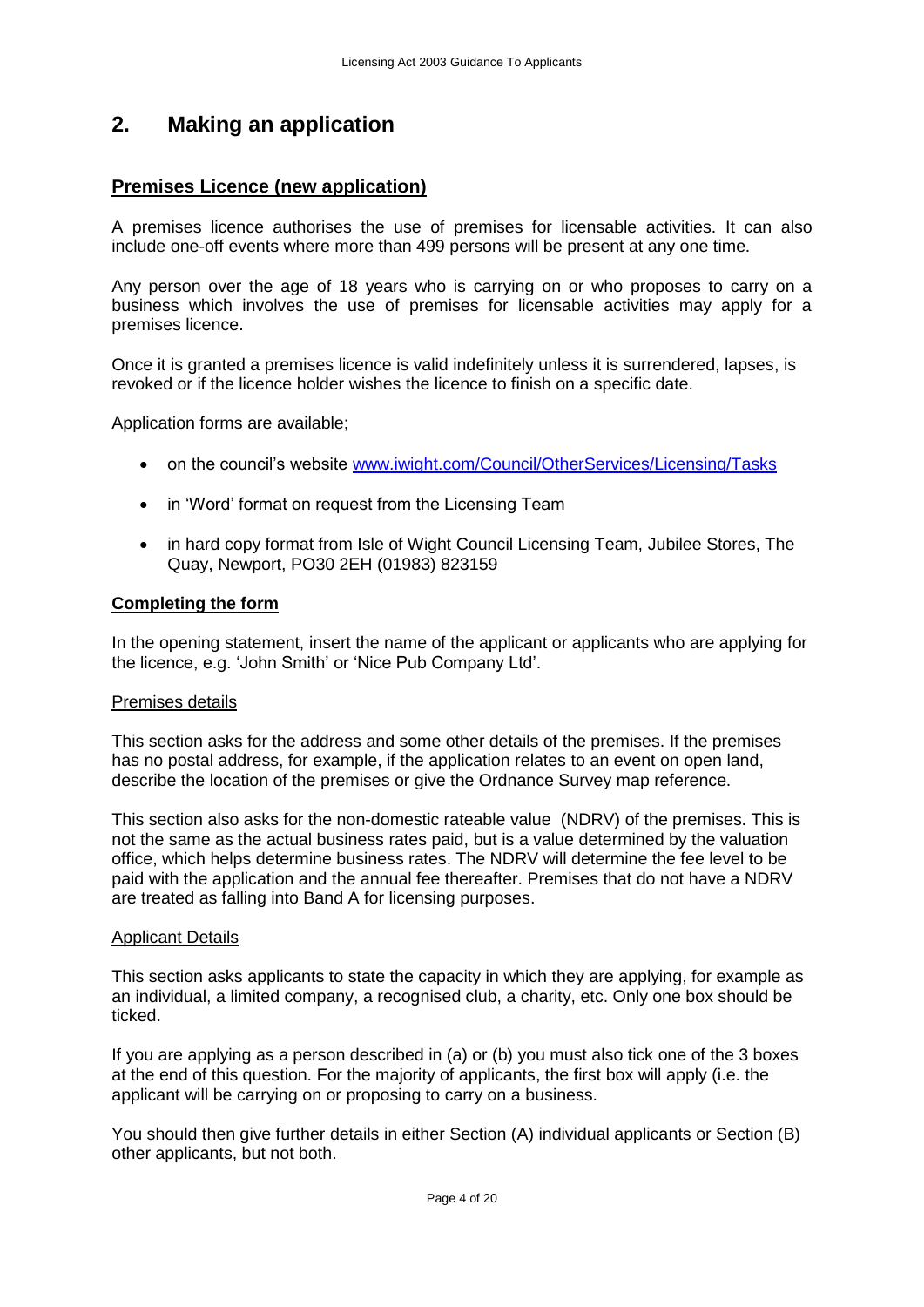#### Operating Schedule

State the date from which the licence is to commence. The earliest date that can be requested is the date following the end of the consultation period. A premises licence will last indefinitely, unless otherwise stated in the box provided.

#### General Description of the Premises

Describe the premises, for example the type of premises it is, its general situation and layout and any other information that would be relevant to the licensing objectives. Also describe any areas that are to be provided for people to consume alcohol, e.g. outside areas such as beer gardens.

#### 5000 or more people attending

This question is necessary to determine whether an additional fee for large events should apply. It is not necessary to complete this box if it is believed that less than 5,000 people will attend the premises at any one time. The figure relates to the maximum number of people on the licensed premises, including employees, at any one time – not the total number over a period of time.

For an event where there may be more than 5000 people in attendance at any one time, additional notification must be given in accordance with the Isle of Wight County Council Act 1971. Please contact the Licensing Team for information on the Isle of Wight Act notification (see contact details appendix 1).

#### Licensable activities

Indicate which licensable activities are to be carried on by ticking the appropriate boxes. In considering what to put in this section, think about all the activities that will be conducted at the premises in the future and consider whether any are licensable activities within the Act. After this, complete the corresponding boxes from A to M that relates to those activities. Only complete the boxes that relate to the activities ticked.

Give timings using the 24 hour clock and only give details for days of the week when the premises will be used for the licensable activities in question. The space marked 'state any seasonal variations', gives the opportunity to include any, for example, longer hours or additional days during the summer. The space marked 'non-standard timings' gives the opportunity to record occasions when the timings will change. For example, to go on longer on Christmas Eve or weekends preceding Bank Holidays.

Except in box C (indoor sport) indicate whether the activity is taking place indoors, outdoors or both. Indoors may include a tent.

In the space marked 'please give further details here', state the type of activity to be authorised, if not already stated, and give relevant further details, e.g. whether the music will be amplified or unamplified.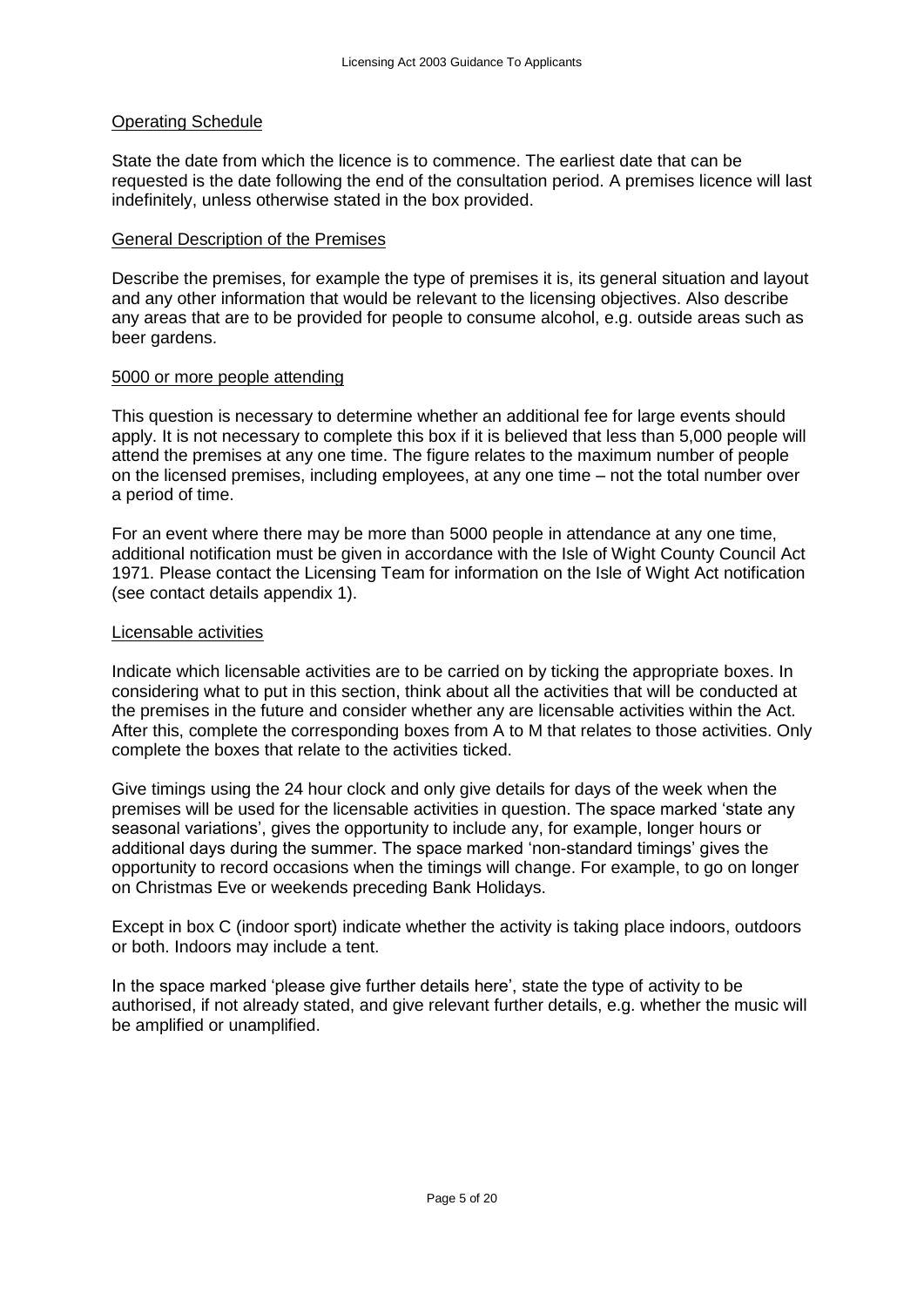#### Boxes A to H - Provision of regulated entertainment:

#### Box A – Plays

A performance of any dramatic piece in which what is done by one or more of the performers, whether by way of speech, singing or action, involves the playing of a role.

#### Box B – Films

Any exhibition of moving pictures, except those used to demonstrate a product, advertise goods or services of provide information, education or instruction. The use of tv and radio receivers is not licensable under the Licensing Act\*, except for the showing of pre-recorded programmes. This means that televised sporting events, if shown live, will not require a licence, but if they take place during the night and are shown later in the day, the showing of them will be licensable.

\*There may be other types of authorisation required under other legislation for the showing of films.

Box C - Indoor sporting events

Sporting events taking place inside a building, in the presence of spectators.

Box D - Boxing and wrestling

Boxing and wrestling is licensable whether held indoors or outdoors

Box E - Live Music \* Box F - Recorded Music\*

Recorded music which is incidental to some other activity is not licensable, for example, background music in a supermarket is likely to be considered incidental.

Box G - Performances of Dance

Morris dancing or any dancing of a similar nature is not licensable, nor is the performance of unamplified live music as an integral part of such dancing.

Box H – Entertainment of a similar description to that falling within boxes E, F or G

\*The Legislative Reform (Entertainment Licensing) Order 2014, which came into force on 6 April 2015, removed the licensing requirement for live and recorded music (unless the licence has been the subject of a review) in circumstances where;

- The music is provided in premises licensed for the sale of alcohol and where the premises are open for that purpose at the same time,
- The music is amplified but there are no more than 500 persons in the audience,
- The music takes place between 8am and 11pm on the same day

The performance of live music which is incidental to some other activity is not licensable, for example, music accompanying a circus act.

There are other exemptions to the above definitions of regulated entertainment and applicants should seek advice from the Licensing Team for clarification of whether a licence is required in particular circumstances.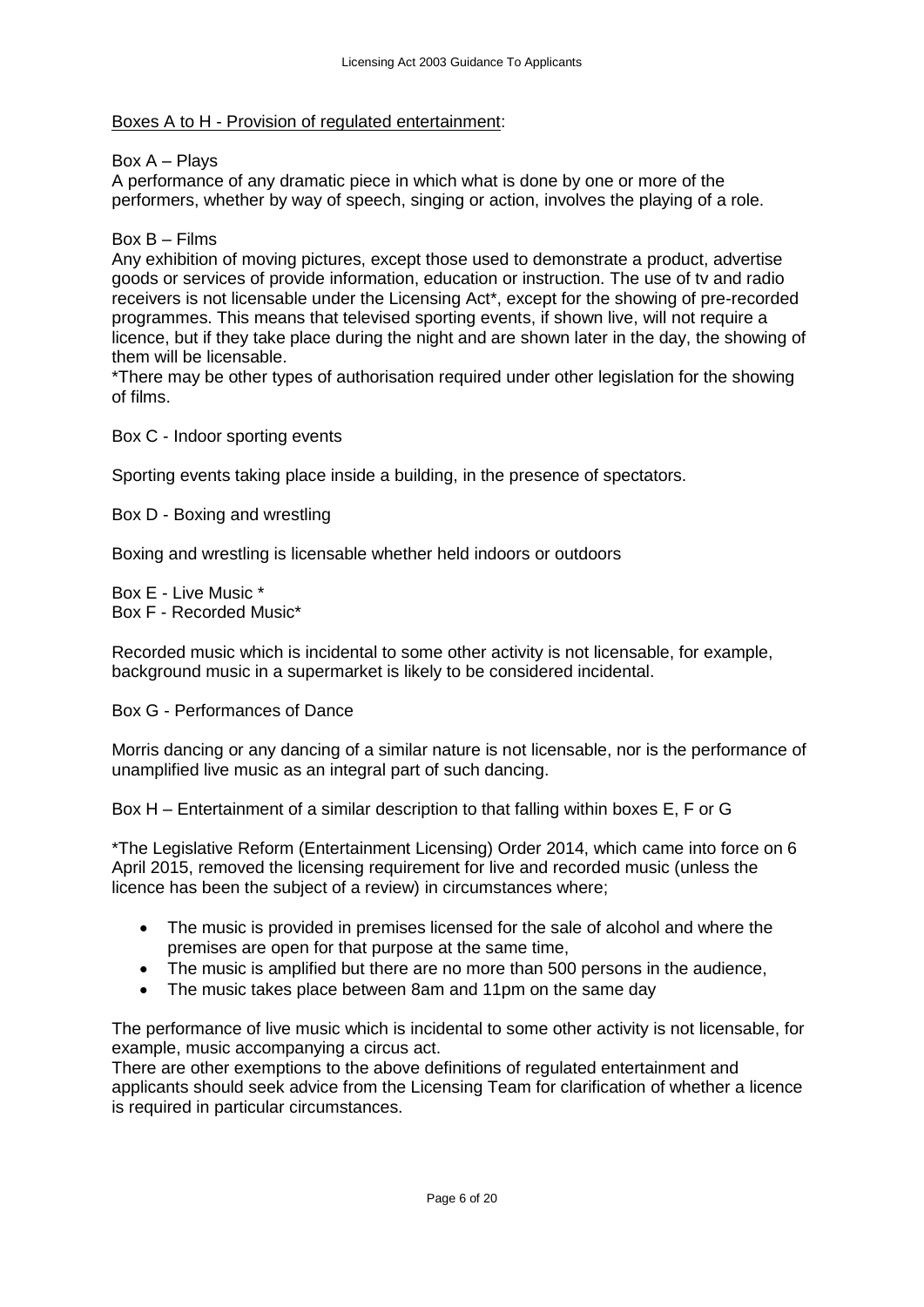#### Box I - Provision of late night refreshment

Provision of hot food and drinks between 23:00hrs and 05:00hrs.

#### Box J - Sale of alcohol

If your premises licence application includes the sale of alcohol you must have a person nominated as the Designated Premises Supervisor (DPS). This person is responsible for the sale of alcohol and must hold a personal licence. In many cases this will be the premises licence holder but may be someone else. It is usually, but not necessarily, the person who has day to day responsibility for the premises.

The DPS must give their consent in writing to being nominated as the DPS, and the consent form must be submitted with the premises licence application form.

Box K – You should give details of anything likely to occur at the premises or ancillary to the premises which may give rise to concern in respect of children, e.g. nudity or semi nudity, films for restricted age groups of gambling. If this does not apply, you should state 'N/A' or 'none' to show this has been considered.

#### Responsible Authorities

The Licensing Act 2003 requires Responsible Authorities (RAs) to be served with a copy of the application and accompanying documents. See Appendix 1 for a current list of RAs.

The Licensing Team will serve copies of applications on the RAs to ensure they all receive a copy at the same time.

#### Advertising Applications

Applications must be advertised as set out in the Act and accompanying regulations. This includes displaying a notice at or outside the premises and in a locally circulating newspaper. See Appendix 2 for a template for the notice. This is also available in Word format on request from the Licensing Team.

#### **Signatures**

The application form must be signed. An agent (e.g. a solicitor) may sign the form provided they have authority to do so. If there is more than one applicant, both must sign the form.

#### **Plans**

For the requirements relating to plans, see Appendix 3

#### **The Operating Schedule**

Before completing the operating schedule for a premises licence the applicant should have regard to the Isle of Wight Council's Statement of Licensing Policy which can be viewed at;

[www.iwight.com/azservices/documents/1226-Statement-of-Licensing-Policy-2014-2019-](http://www.iwight.com/azservices/documents/1226-Statement-of-Licensing-Policy-2014-2019-Adopted-v1.pdf) [Adopted-v1.pdf](http://www.iwight.com/azservices/documents/1226-Statement-of-Licensing-Policy-2014-2019-Adopted-v1.pdf)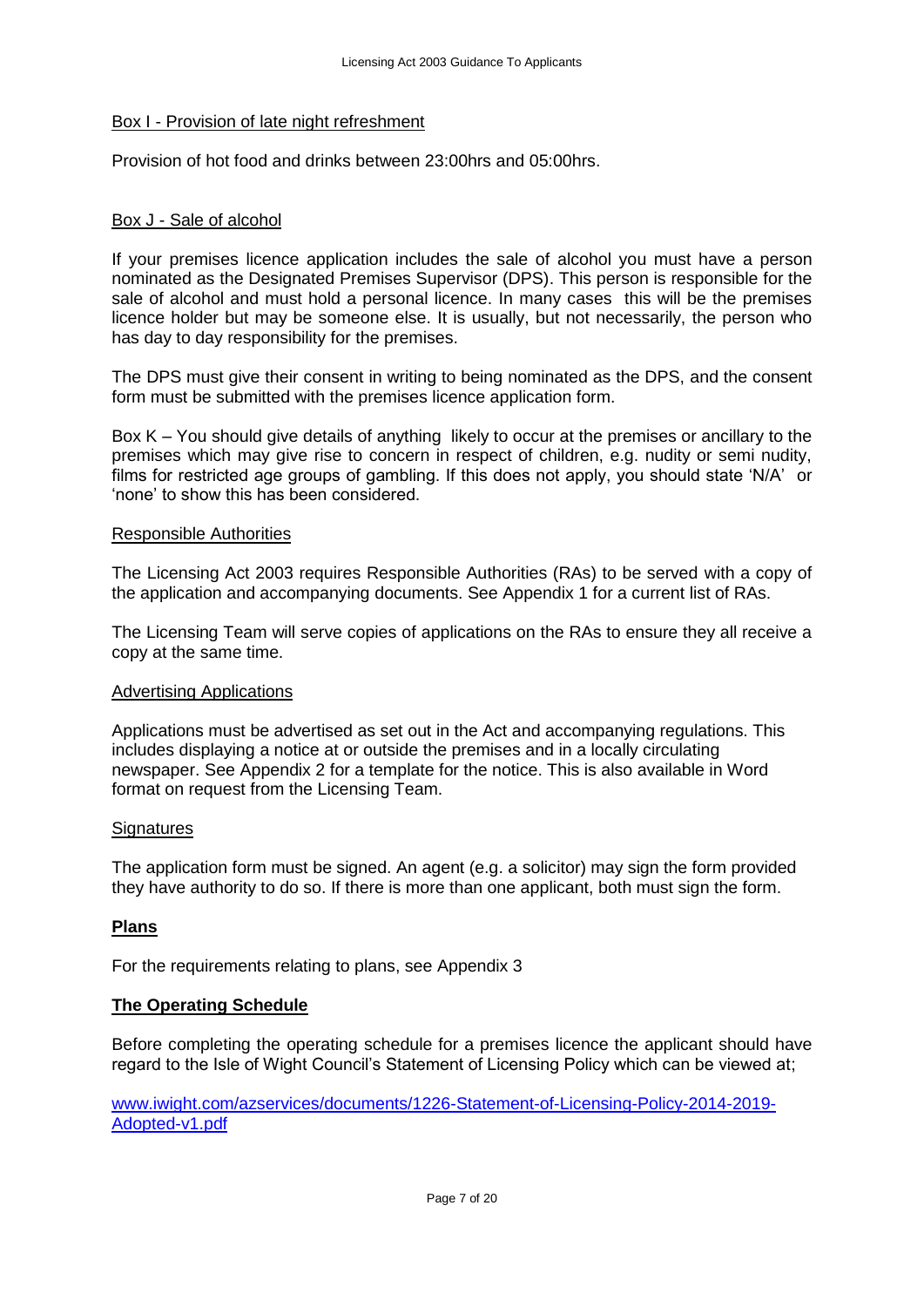The operating schedule should be precise and clear about the measures that are proposed to be taken to promote each of the licensing objectives. The measures that the applicant proposes will be considered by responsible authorities and other persons in deciding whether to make representations in respect of an application.

#### The Prevention of Crime and Disorder:

It is suggested that the following measures are considered:

- Use of licensed SIA door staff (identify certain times when they may be required ie: for high risk activities).
- Using plastic or polycarbonate drinking vessels at all or at certain times or in certain parts of premises (e.g. during carnivals, special events or in beer gardens.)
- An effective CCTV system covering all entrances/exits/high risk areas such as dance floors and other open drinking areas (the Police Licensing Unit can give further details on CCTV requirements – phone 01983 538735).
- Whether open containers should be allowed to be taken from the premises, including to any outside area.
- A 'last entry/re-entry' time.
- Training of staff in alcohol awareness and their responsibilities under the Licensing Act 2003 (useful in showing due diligence).

#### Public Safety:

It is suggested that the following measures are considered:

- The displaying of notices (awareness of drink-spiking, availability of soft drinks for drivers).
- The use of plastic/polycarbonate drinking vessels where appropriate
- Adequate lighting in all areas to which the public have access.

#### The Protection of Children from Harm:

It is suggested that the following measures are considered:

- Restriction of children from the premises after a certain time
- Policy regarding the admission of unaccompanied children
- Appropriate age verification scheme (mandatory licensing condition)
- Display of appropriate posters and 'Point of Sale' material to dissuade underage purchasers and remind staff of Challenge 21/25.
- Keeping a log of 'refused sales' (useful in showing due diligence).

#### The Prevention of Public Nuisance:

It is suggested that the following measures are considered:

- For any activity which may cause a noise breakout from the premises, the applicant will be expected to take steps to prevent nuisance to local residents. Such steps could include the installation of double glazing, double lobbied entrance, self-closing doors, or the use of mechanical sound- limiting devices
- Measures to control noise from patrons leaving the premises and while in any outside area of the premises.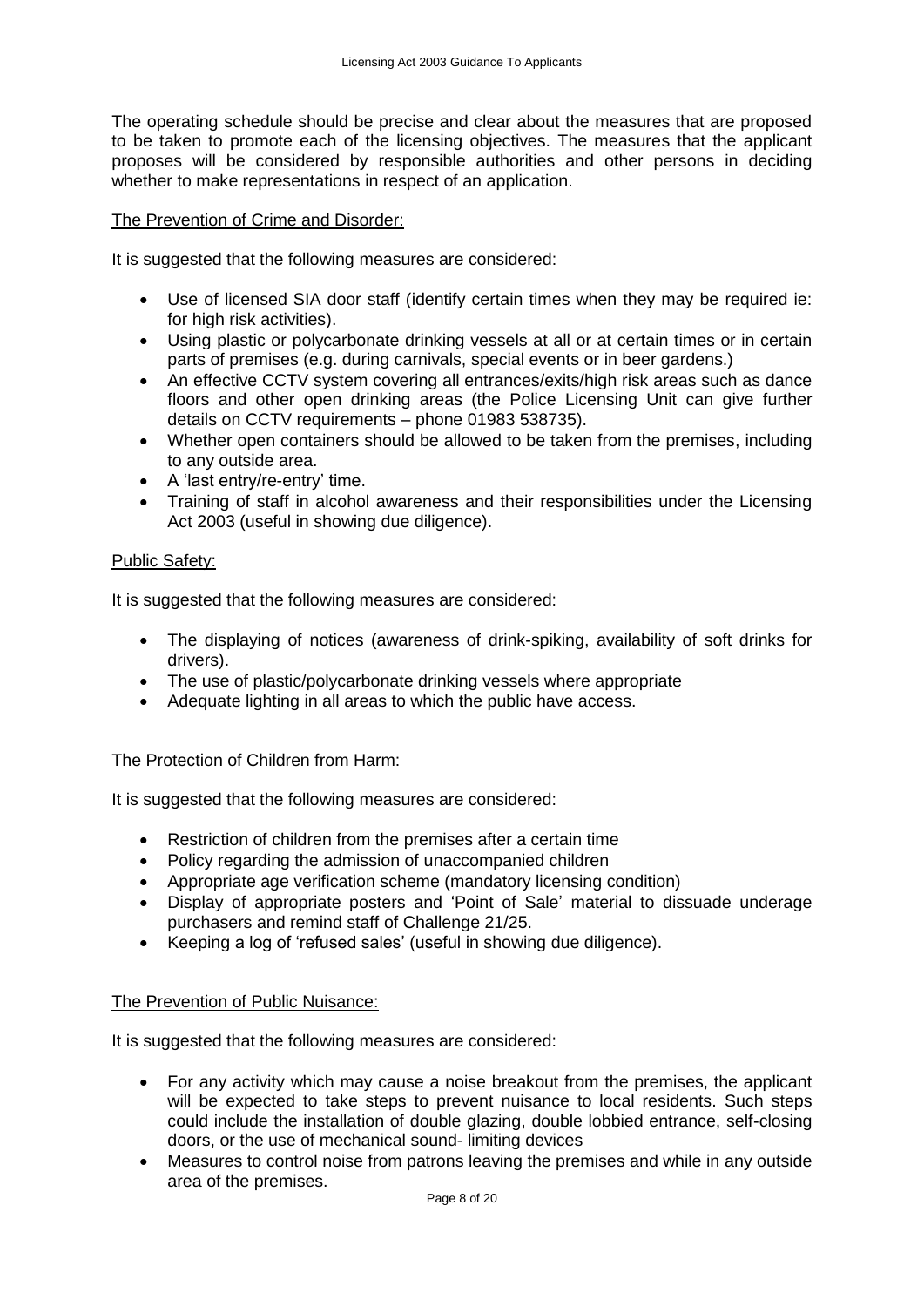- The restriction of outside drinking areas after certain times to prevent noise disturbance.
- Ensuring customers leave the premises quietly so not to disturb neighbours, and how this will be achieved.
- Signage to assist with the above.

Specialist help may be required, for example, to design a sound proofing scheme or to specify new or replacement equipment. The council does not provide this service and recommends that a qualified noise consultant is employed. A list of local consultants can be obtained from the Environmental Health Department.

Once the application form has been correctly and fully completed it should be sent with the plan, DPS Consent (where alcohol is to be sold) and the relevant fee to the licensing authority. The Council will circulate the application form to the Responsible Authorities.

#### **Premises Licence (Full Variation)**

A full variation application is usually necessary where a licence holder wishes to make changes to licensable activities, the operating schedule, licence conditions and/or substantially change the physical structure of existing premises.

Once the application form to vary the premises licence has been fully and correctly completed it should be sent, along with the original copy of the licence, to the licensing authority.

The procedure and the fee for full variations is the same as for a new premises licence.

#### **Premises Licence (Minor Variation)**

A minor variation application is possible where certain minor changes are to be made to licensable activities, the operating schedule, licence conditions and/or change slightly the physical structure or layout of the premises.

Applicants will be expected to demonstrate that the application, as submitted, would not have an adverse impact on the licensing objectives, and should offer any conditions to be attached to the licence, as appropriate. If no additional steps are proposed and any of the responsible authorities believe that the application, if granted without additional conditions, could undermine the licensing objectives, the authority MUST refuse the application and a full variation would need to be submitted.

Applicants are therefore strongly advised to discuss their proposals with Environmental Health and the police prior to submitting an application as this may help to decide whether to submit a minor variation or whether a full variation would be more appropriate. The Licensing Team can also advise if an applicant is unsure whether to submit a minor variation or full variation.

Once an application has been accepted, officers will consult with relevant responsible authorities.

 The applicant must ensure that a notice must be posted at or near the premises. The notice must be of A4 size or larger and be on white paper. Lettering on the notice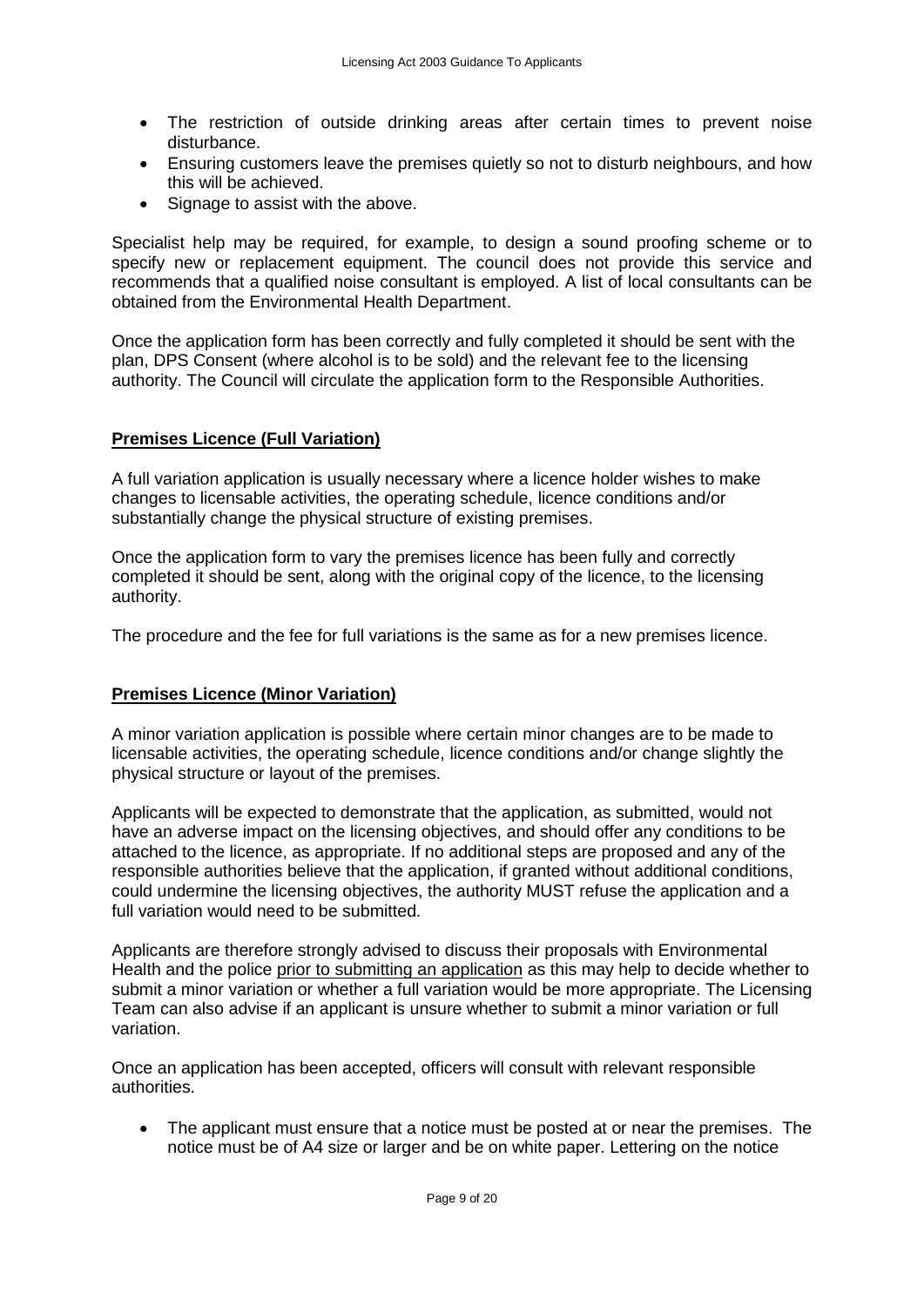must be black and the heading must be in font size 32 or larger, and the rest of the text in font 16 or larger.

Applications for a minor variation are subject to a 10 working day consultation period during which representations can be made. Notices must be displayed for 10 working days starting on the day after the application is submitted, and the final date inserted on the notice as the last day for comments.

The licensing authority has a further 5 working days after the end of the consultation period in which to determine the application.

The licensing authority will assess any representations received. If the licensing authority believes that the licensing objectives could be undermined, the application will be refused and a full variation will need to be submitted.

If the licensing authority believes that the licensing objectives will not be undermined, the variation will be granted. Where any additional steps have been proposed by the applicant, they will be attached to the licence as conditions.

#### Variation of DPS

An application to vary the premises licence to specify an individual as the DPS is applicable when the DPS changes. The application must be submitted with a completed 'Consent of DPS' form signed by the proposed DPS to give their permission to take on the role and responsibility of DPS. If the change is to have immediate effect, the applicant must ensure that the relevant box is ticked on the application form. The Police have 14 days in which to object to the application if they deem it necessary.

#### Transfer of Premises Licence

An application to transfer an existing licence is applicable when the licence holder changes (such as the when a business changes ownership). The application must be submitted with a completed 'Consent to Transfer' form signed by the previous licence holder.

If the change is to have immediate effect, the applicant must ensure that the relevant box is ticked on the application form. The Police have 14 days in which to object to the application if they deem it necessary.

The original forms must be submitted to the Licensing Authority, who will send copies to the Police Licensing Unit for any comments.

## **3. Club Premises Certificates**

Clubs are organisations where members have joined together for particular social, sporting or political purposes and where alcohol is purchased in bulk for its members. There are technically no sales of alcohol by retail by the club at such premises except to guests making a purchase (where allowed by the club rules).

The general conditions that a club must satisfy if it is to be a qualifying club in relation to qualifying club activities: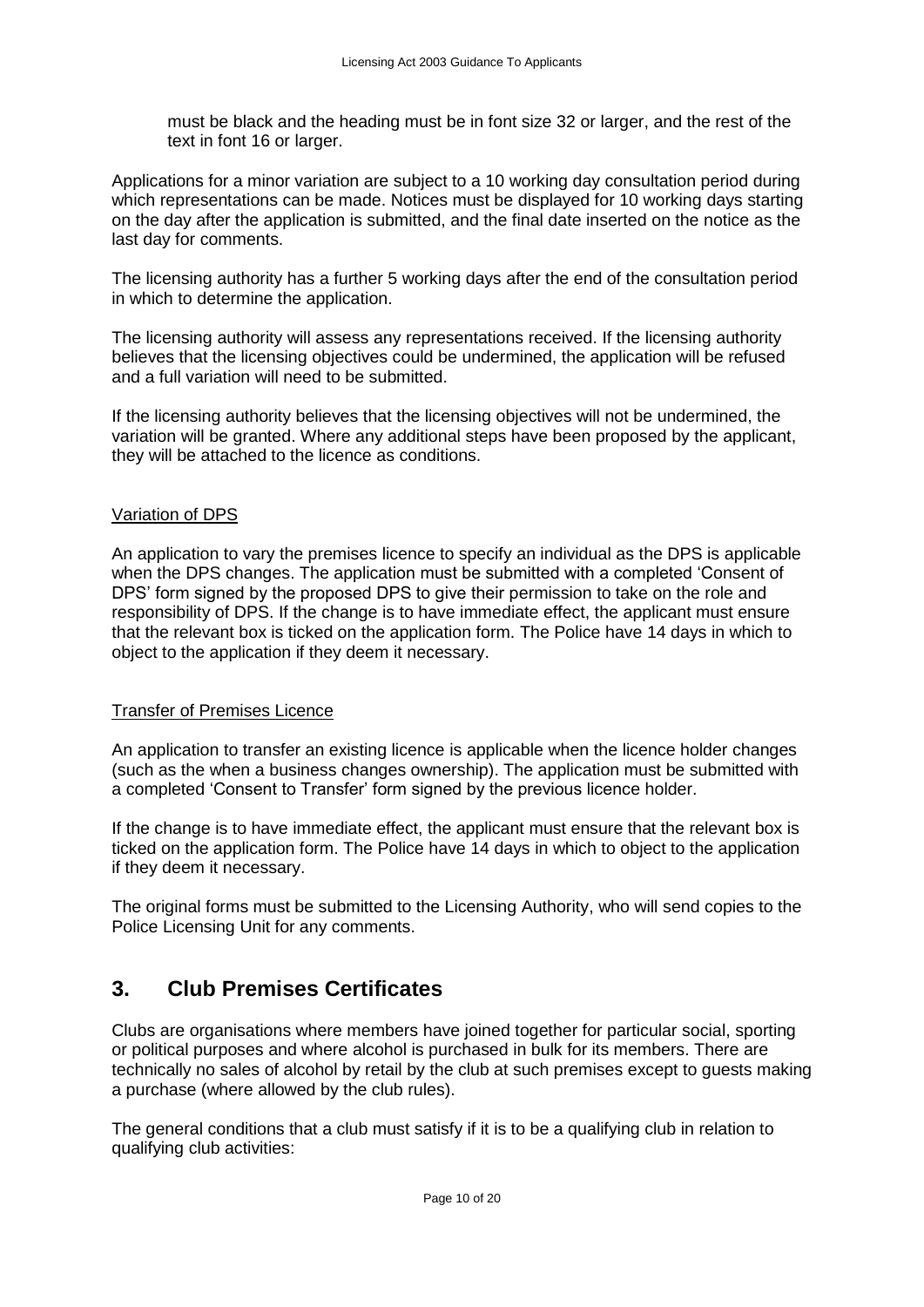- A person must be admitted to membership or be admitted, as candidate for membership, to any of the privileges of membership without an interval of at least two days between their nomination or application for membership and their admission.
- Under the rules of the club persons becoming members without prior nomination or application may not be admitted to the privileges of membership without an interval of at least two days between their becoming members and their admission.
- The club must be established and conducted in good faith as a club
- The club must have at least 25 members.
- Alcohol is not supplied, or intended to be supplied, to members on the premises otherwise than by or on behalf of the club.

Qualifying clubs have certain benefits. These include:

- No requirement for a Designated Premises Supervisor for the sale of alcohol.
- More limited rights of entry for the police and authorised persons because the premises are considered private and not generally open to the public.
- The club premises not being subject to police powers of instant closure on grounds of disorder and noise nuisance (except when being used under the authority of a temporary event notice or premises licence) because they operate under their codes of discipline and rules which are rigorously enforced.
- The club is not subject to potential orders of the magistrates' court for the closure of all licensed premises in an area when disorder is happening or expected.

As well as their own members and guests, qualifying clubs are able to admit associate members and their guests (i.e. members and guests from another qualifying club) to the club premises when qualifying club activities are being carried on without compromising the use of their club premises certificate.

Club operating schedules prepared by clubs, as with those for premises licences, must include the steps the club intends to take to promote the licensing objectives.

## **4. Consultation/Determination**

Applications and full variations for premises licences or club premises certificates are subject to a 28 day consultation period during which representations or comments can be made regarding the application by responsible authorities and other persons.

The licensing authority will assess all representations received to ensure that they are relevant and not frivolous, vexatious or repetitive.

During the consultation stage if relevant representations are received by the licensing authority, negotiation will take place with an aim to satisfy all parties. If agreement cannot be reached a decision will made by the Isle of Wight Council's Licensing Sub-Committee at a hearing within 20 working days of the end of the consultation period.

The sub-committee will hear evidence from all relevant parties to the application and decide whether or not to grant the licence. The committee has a range of options available which include;

- The grant of the licence as applied for
- The refusal of the licence
- The modification of the application
- The imposition of additional conditions to ensure that the licensing objectives will be upheld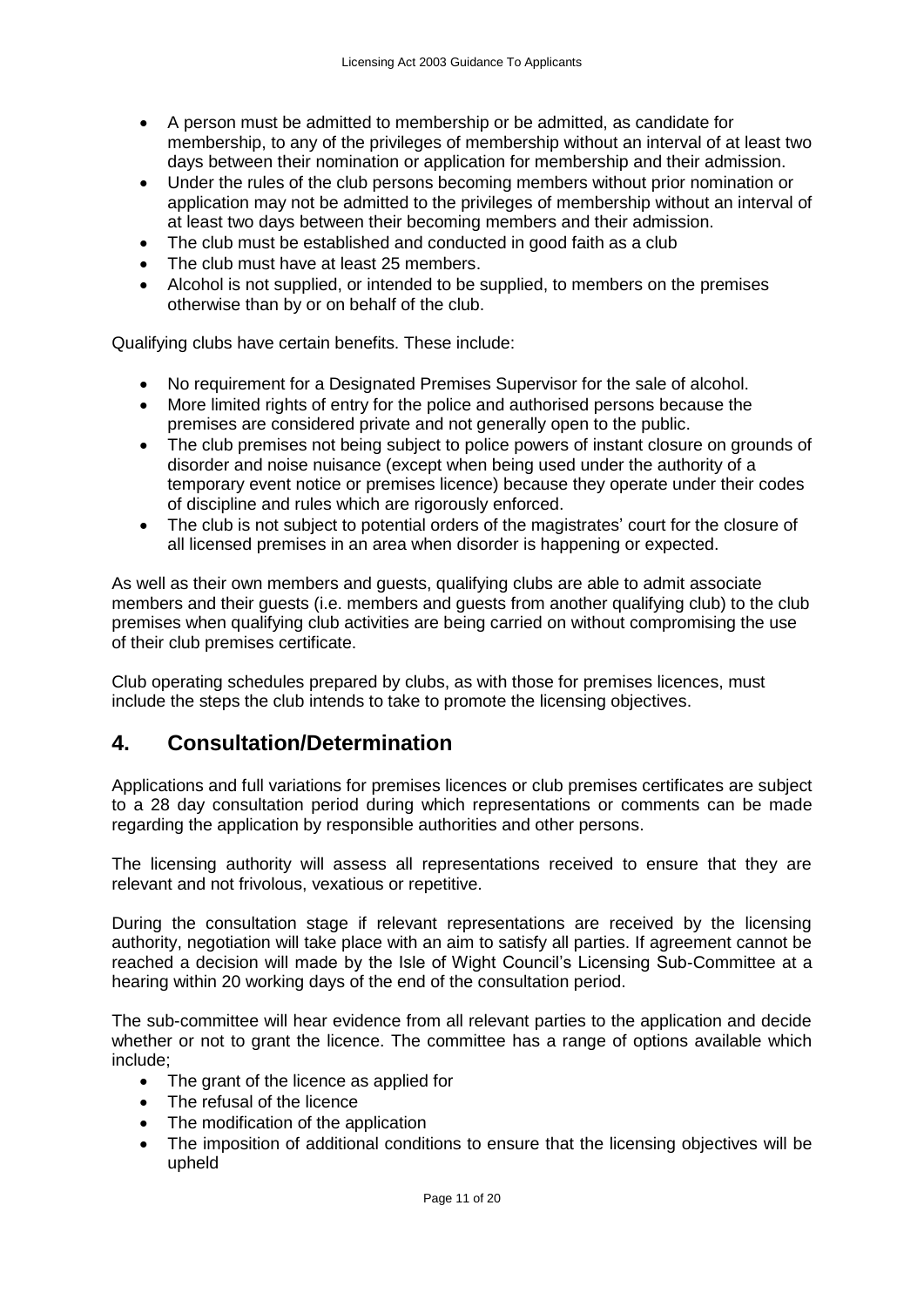$\bullet$ All parties have a right of appeal to the Magistrates' Court within 21 days if they are dissatisfied with the decision of the sub-committee.

Should there be no representations received during the consultation period the licence will be granted at the end of the required period with the mandatory conditions specified in the Licensing Act. Any steps proposed in the operating schedule will be made into enforceable conditions of the licence.

Once granted, it is a criminal offence under the Act to breach any of the licence conditions.

## **5. Temporary Event Notices**

A Temporary Event Notice (TEN) authorises the sale or supply of alcohol, the provision of regulated entertainment or the provision of late night refreshment at premises which are not already authorised by a premises licence or club premises certificate. A TEN is suitable for events (including outdoor events) where licensable activities are required for a short duration or one-off event, or where an extension of hours is required for a particular occasion.

The following limits apply:

- less than 500 people will be attending the event
- the event must last no longer than 168 hours
- the event must not be within 24 hours of another temporary event at the same premises
- No more than 15 TENs in the current calendar year can be submitted for the same premises and if previous temporary events have been held and lasted more than one day, the total number of days for the calendar year must not exceed 21 days.

A TEN is not an application but is a notice that is given by an individual who is known as the relevant premises user.

Any such person must;

- Be over 18 years of age and,
- If a personal licence holder, have given no more than 50 TENs (10 of which can be Late TENs) in the current calendar year, or
- If not a personal licence holder, have given no more than 5 TENs (2 of which can be Late TENs) in the current calendar year.

#### 'Standard' TEN

The person giving the TEN should serve the notice within a minimum of 10 **CLEAR** working days, this being exclusive of the day on which the notice is given and the day on which the event is to start.

If either the police or EH object to a Standard TEN, the TEN may either be modified with the agreement of both parties, or it will need to be determined by the Licensing Sub-Committee at a hearing. In the case where the TEN is to apply to premises that has a premises licence or club premises certificate, for example, for an extension of hours, the police or EH may also request that conditions from the premises licence be attached to the TEN. In this case, the matter would be dealt with by the Licensing Sub Committee at a hearing.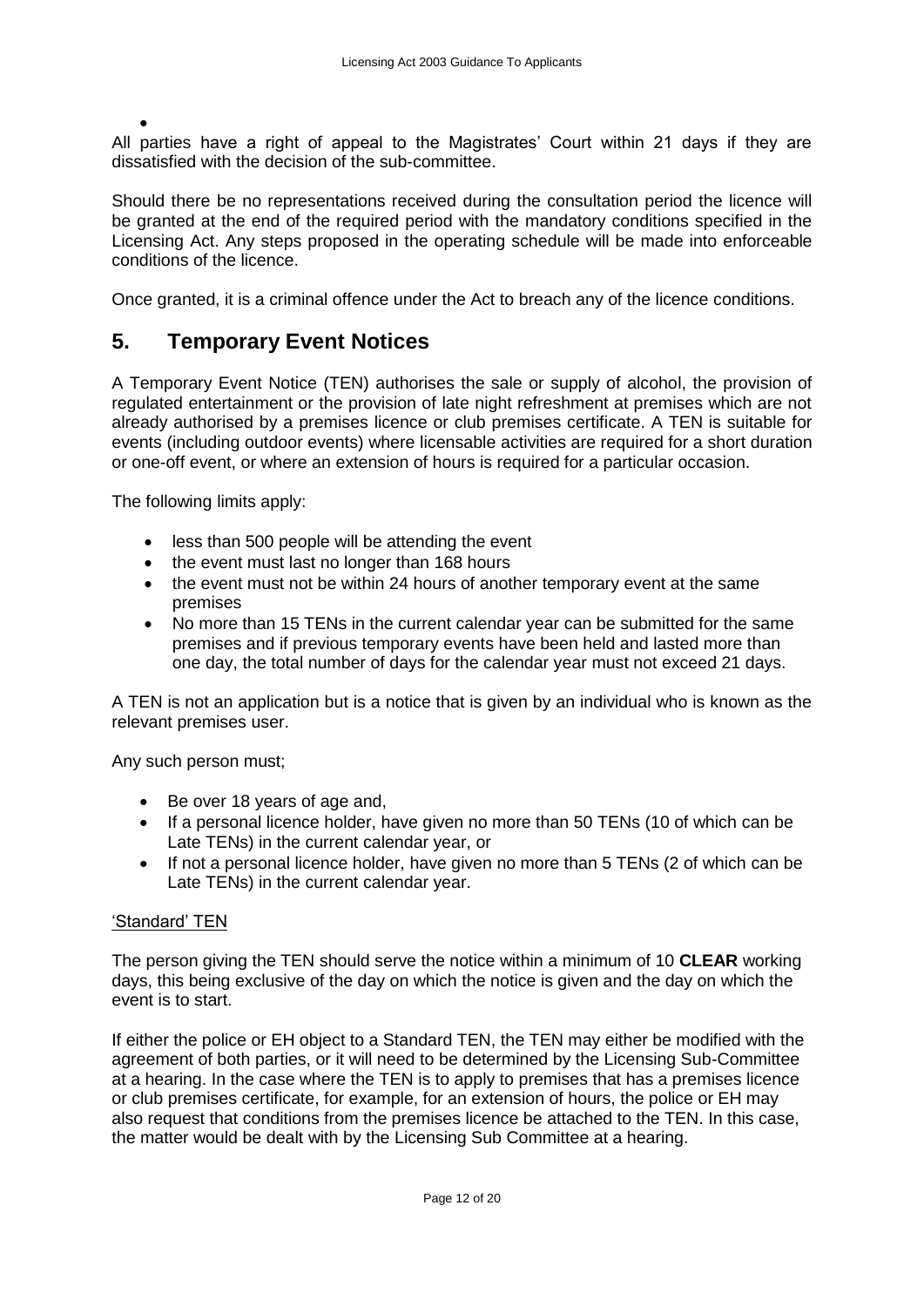Where the Police and/or Environmental Health are satisfied that allowing the premises to be used in accordance with the TEN would undermine the licensing objectives, they must give an objection notice to the licensing authority and the premises user.

The licensing authority must then hold a hearing to consider the objection notice unless the premises user, the chief officer of police and the authority agree that a hearing is unnecessary.

The Licensing Sub-Committee may decide to permit the event, and in the case of premises which already has a premises licence with conditions attached, may decide to attach any or all of the conditions to the TEN as may be recommended by the Police or Environmental Health, or they may refuse to permit the TEN.

#### 'Late' TEN

If less than 10 working days' notice, but more than 5 working days' notice is given, it will be treated as a Late TEN.

If a TEN is served by electronic means, the local authority will serve the police and environmental health with a copy. If either the police or EH object to a Late TEN, the licensable activities requested will NOT be authorised.

Where the Police and/or Environmental Health are satisfied that allowing the premises to be used in accordance with the TEN would undermine the licensing objectives, they must give an objection notice to the licensing authority and the premises user.

In the case of a Late TEN where an objection is received, the event will not be permitted to take place, and there is no right to a hearing.

#### Service of Applications

Where a document is delivered by hand or by left at a permitted address, the document is deemed to have been served a day after it was delivered or left.

If a document is served personally after 4pm on a business day or on Saturday, Sunday or bank holiday, for the purposes of calculating any period of time after service the TEN will be deemed to have been served on the next working day.

| Day of delivery                                       | <b>Application deemed to</b><br>be received on | First day of the 10 day<br>notice period             |  |  |
|-------------------------------------------------------|------------------------------------------------|------------------------------------------------------|--|--|
| Friday after 4pm                                      | Monday                                         | Tuesday                                              |  |  |
| Saturday                                              | Monday                                         | Tuesday                                              |  |  |
| Sunday                                                | Monday                                         | Tuesday                                              |  |  |
| Public holiday or bank   Next business day<br>holiday |                                                | $2nd$ business day<br>after<br>delivery              |  |  |
| After 4pm on a normal<br>business day                 | Next business day                              | 2 <sup>nd</sup><br>business day<br>after<br>delivery |  |  |

Examples:

The TEN **must** be served on Isle of Wight Council either online at [www.iwight.com/licensing](http://www.iwight.com/licensing) or at the following address: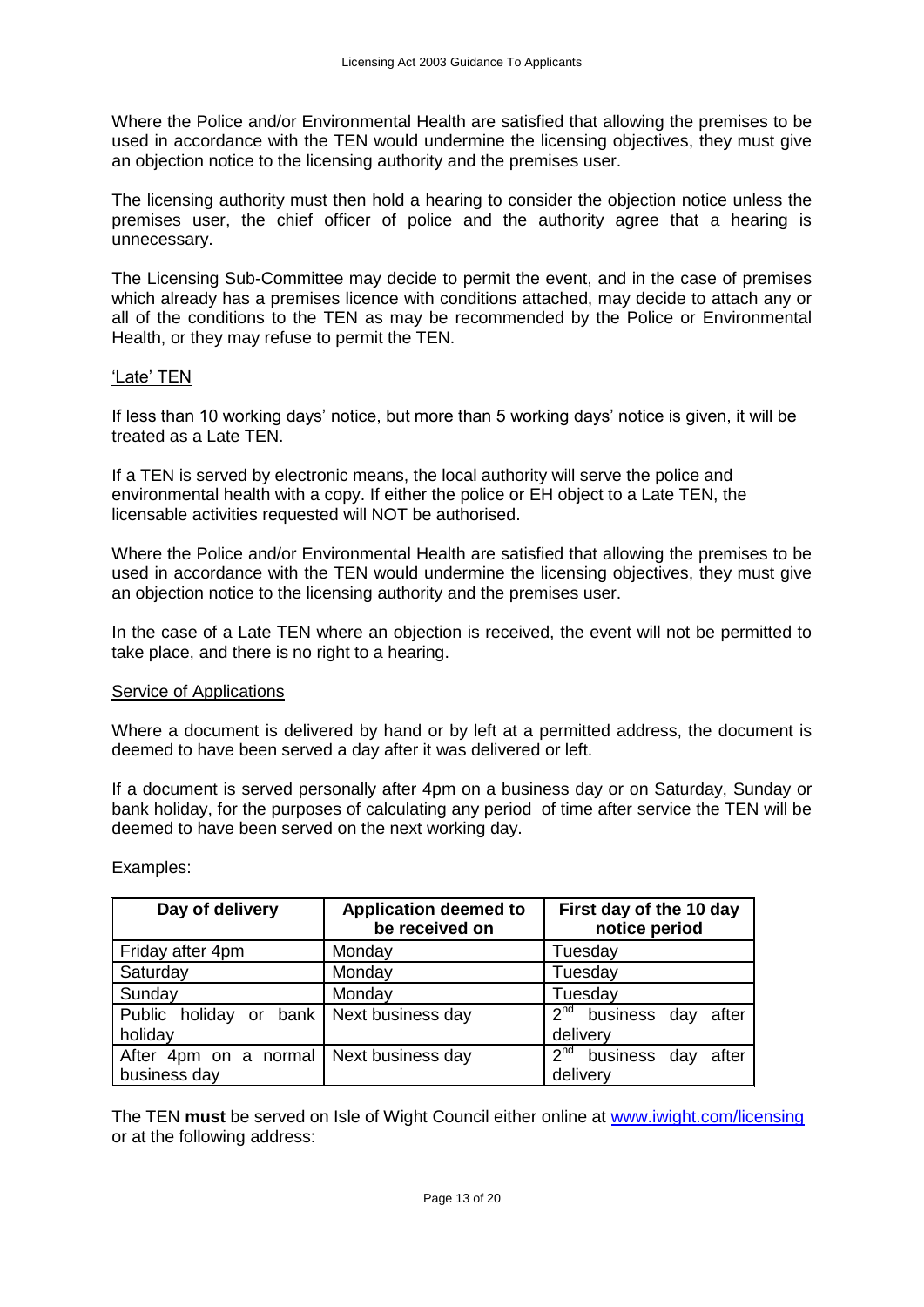Licensing Team Jubilee Stores The Quay **Newport** Isle of Wight PO30 2EH TEL: (01983) 823159

The TEN must be accompanied by the prescribed fee.

The current fee for a Temporary Event Notice can be obtained by telephoning the Council's Licensing Team (01983 823159) or by visiting [www.iwight.com/home/fees.asp.](http://www.iwight.com/home/fees.asp)

The TEN will only be accepted by the authority once the fee has been paid and the relevant limits have been checked. Once a notice is accepted, the relevant period of working days' notice will commence on the next business day as outlined above.

Hampshire Constabulary will also accept service of the TEN on the working days shown below either personally or by post at the following address: Police Licensing Unit, Newport Police Station, High Street, Newport, Isle of Wight, PO30 1SZ

| Monday to Saturday | 09:00 am until 18:00pm |
|--------------------|------------------------|
| Sunday             | 09:30 am until 18:00pm |

The police will not accept a copy of the TEN by email or fax or at any other address.

### **6. Licence Reviews**

Any person can apply for a review of the licence or club premises certificate at any time.

Any application for the review of a licence or certificate MUST relate to one or more of the licensing objectives. If the application does not relate to the licensing objectives, it will not be relevant and the licensing authority will reject the application.

The review of a licence is usually a 'last resort'. Persons who believe they are affected by the grant of a licence should first consider whether their concerns could be effectively dealt with outside of the formal review process. Such steps could include:

- Talking with the licence holder informally to establish whether there are any steps they may be willing to take to rectify the situation.
- Asking the Licensing Department to talk to the licence holder on someone's behalf.
- Asking the local MP or Councillor to speak to the licence holder on someone's behalf.
- Talking to the relevant "responsible authority" (e.g. Environmental Health in relation to noise nuisance or public safety, or the Police in relation to crime and disorder or the protection of children) to establish whether there is other action that can be taken to resolve the problem.

Should a review be deemed appropriate and an application is submitted, a 28-day consultation period will commence following which the matter will be dealt with at a hearing of the Licensing Sub-Committee.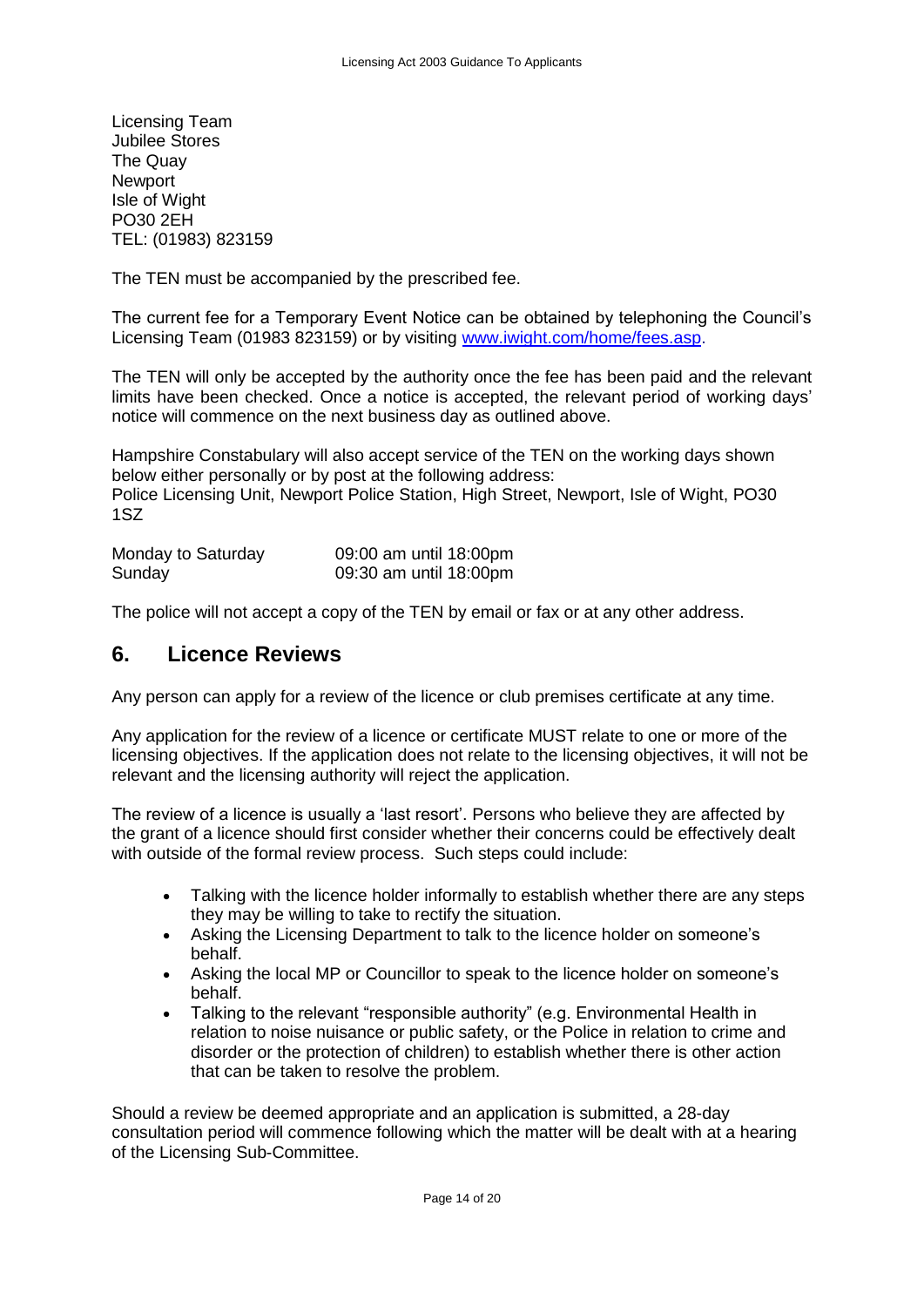Further advice on applying for the review of a licence and the procedure to be followed is available by contacting the Licensing Team on (01983) 823159.

### **7. Fees**

The current fees for all applications under the Licensing Act 2003 are available from the Licensing Team on (01983 823159) or on the Council's website at the link below: [www.iwight.com/home/fees.asp.](http://www.iwight.com/home/fees.asp)

Payment can be made by cash or credit/debit card or cheque made payable to Isle of Wight Council (cheques cannot be accepted over the counter).

## **8. Personal Licences**

A personal licence enables a person to take on the role of Designated Premises Supervisor, where required.

When applying for a personal licence the applicant must be aged 18 years or over.

and must provide the following;

- an up to date (less than 28 days since issue) basic criminal record disclosure certificate.\*\*
- A Personal Licence Holder's course certificate
- 2 passport sized photographs (verified as a true likeness by a person of standing in the community
- proof of right to work in the UK
- the relevant fee (currently £37)
- a completed Disclosure of Convictions form

\*\* After 31 January 2018 basic disclosures can be obtained from the Disclosure and Barring Service either directly or through a registered body. A list of these can be found at [www.gov.uk](http://www.gov.uk/)

#### **Licensing Qualifications**

Details of licensing qualification providers are available from[:www.homeoffice.gov.uk/publications/alcohol-drugs/alcohol/alcohol-licensing/personal](http://www.homeoffice.gov.uk/publications/alcohol-drugs/alcohol/alcohol-licensing/personal-licence-providers?view=Binary)[licence-providers?view=Binary](http://www.homeoffice.gov.uk/publications/alcohol-drugs/alcohol/alcohol-licensing/personal-licence-providers?view=Binary)

The following organisations provide accredited licensing qualifications on the Isle of Wight;

**Isle of Wight College**, Medina Way, Newport, Isle of Wight, PO30 5TA Tel: 01983 526631, Fax: 01983 521707, Email: [info@iwcollege.ac.uk](mailto:info@iwcollege.ac.uk)

**Smart Training,** Smart House, Castlehold Lane, Newport, Isle of Wight, PO30 1AJ Tel: 0330 088 0888**,** Fax: 01983 530290**,** Email: [info@smarttar.co.uk](mailto:info@smarttar.co.uk)

**HTP** The Old Grammar School Campus, Newport, Isle of Wight Tel: 01983 533926

**Etiquette Security and Training** - Tel. 01983 563337 / 07927193217 Email [info@etiquettesecurityandtraining.co.uk](mailto:info@etiquettesecurityandtraining.co.uk) Website<http://www.etiquettesecurityandtraining.co.uk/security-training-isle-of-wight/>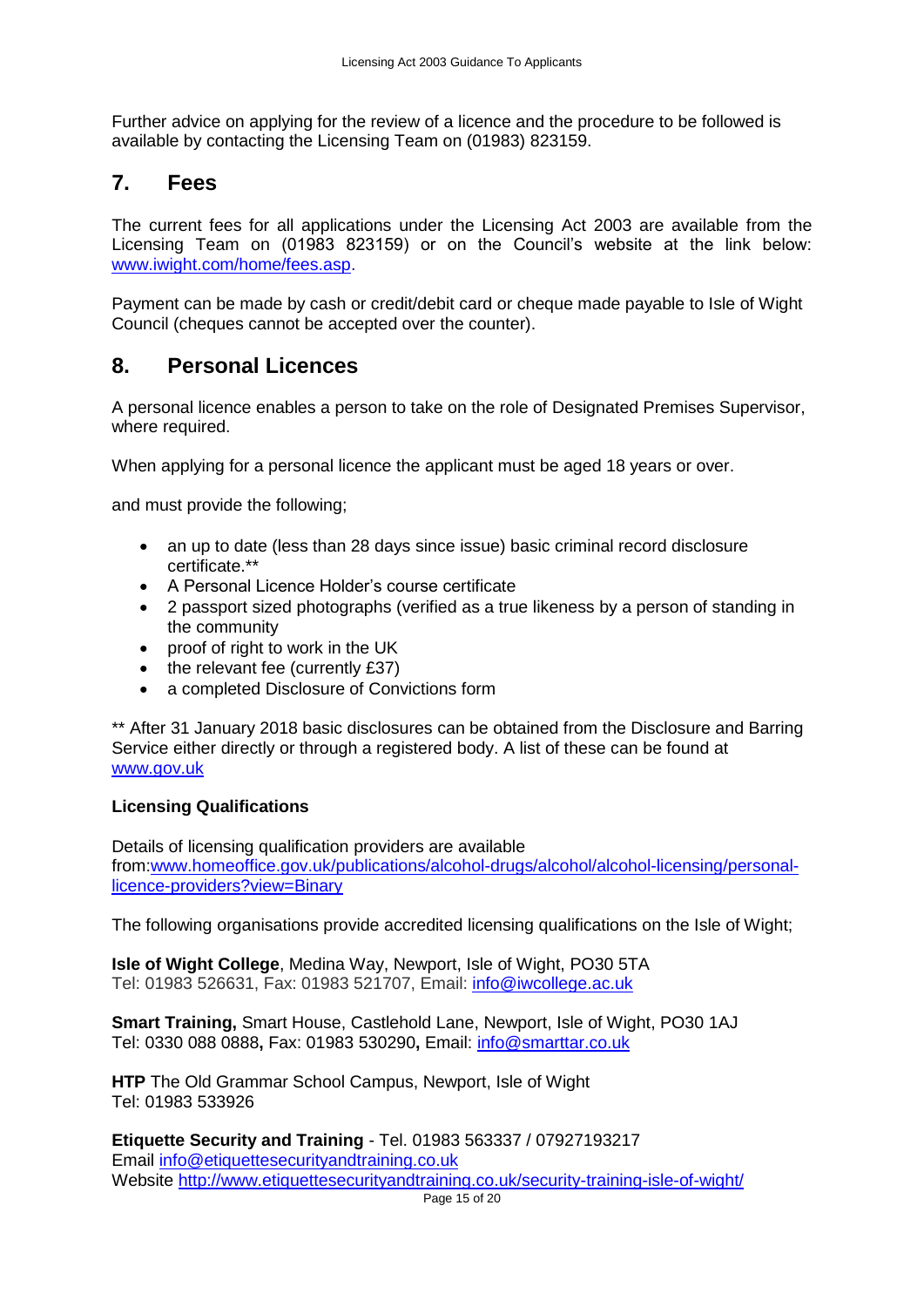If the Criminal Record Disclosure reveals any relevant unspent convictions, the application will be referred to the police for a decision on whether they wish to object to the grant of a personal licence.

Should the police submit a formal objection, the applicant will be notified and, should they wish to continue with an application, it will be determined at a hearing of the Licensing Sub-Committee.

The personal licence lasts indefinitely. In the case of a change of name or address or an update to a photograph, both parts of the licence will need to be returned to the local authority for amendment. There is a fee of £10.50.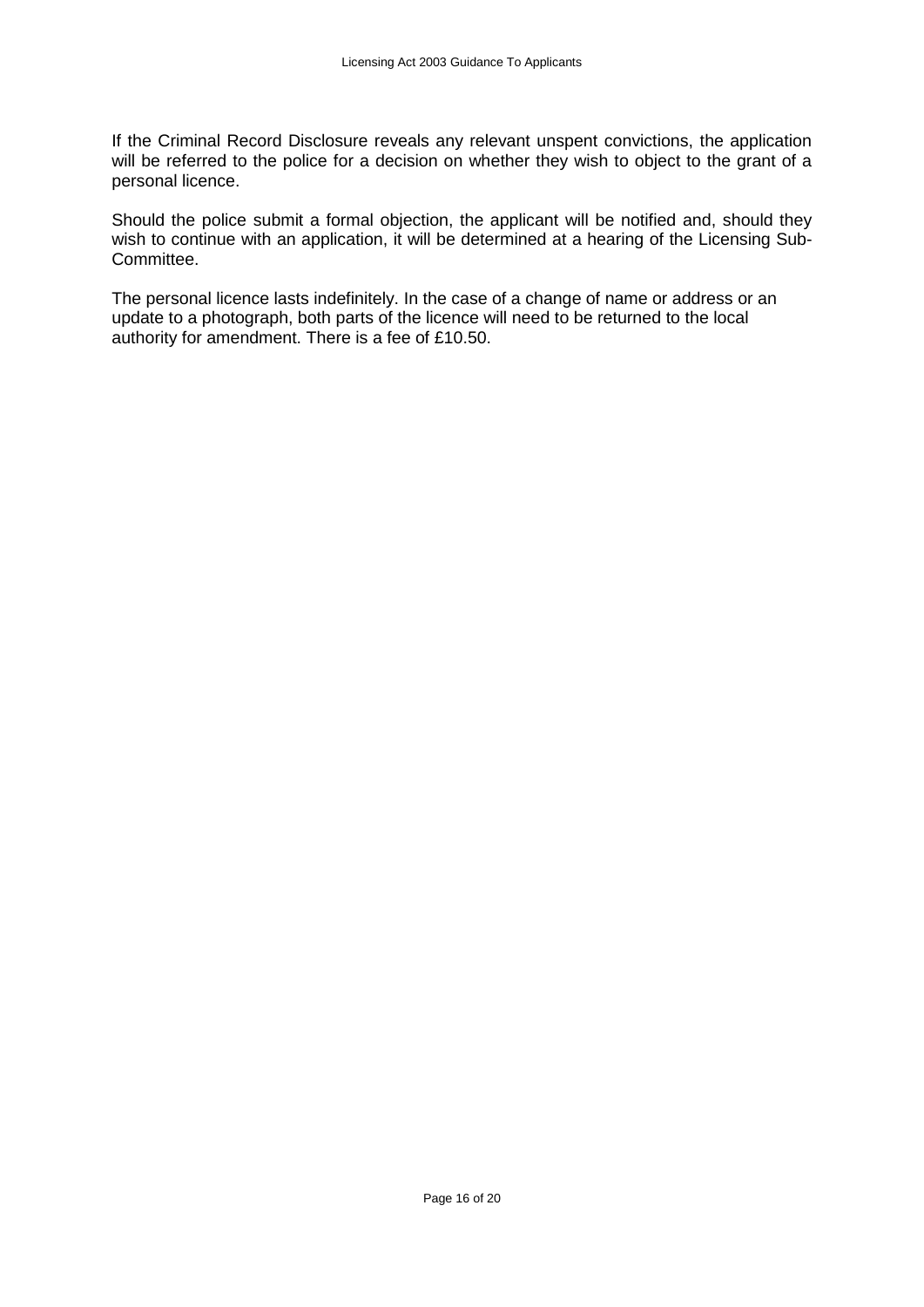## **Appendix 1: Contact Details**

#### **Licensing Authority**

| Licensing Team | Jubilee Stores, The Quay, Newport, Isle of Wight, PO30 2EH |  |  |
|----------------|------------------------------------------------------------|--|--|
|                |                                                            |  |  |
|                |                                                            |  |  |

Tel: (01983) 823159, Fax: (01983) 823158, e-mail: licensing@iow.gov.uk

#### Responsible Authorities

| Police Licensing Unit:    | Newport Police Station, High Street, Newport, Isle of Wight, PO30<br>1SZ                                          |
|---------------------------|-------------------------------------------------------------------------------------------------------------------|
| Environmental Health:     | Jubilee Stores, The Quay, Newport, Isle of Wight, PO30 2EH                                                        |
| <b>Trading Standards:</b> | Jubilee Stores, The Quay, Newport, Isle of Wight, PO30 2EH                                                        |
| Fire Authority:           | Technical Fire Safety Officer, Isle of Wight Fire and Rescue Service,<br>South Street, Newport, Isle of Wight     |
| Planning:                 | The Development Control Officer, Planning, Seaclose, Fairlee Road,<br>Newport, Isle of Wight, PO30 2QS            |
| Children's Services:      | Service Manager, Children's Services, Floor 5, County Hall, High<br>Street, Newport, Isle of Wight, PO30 1UD      |
| NHS:                      | Head of Isle of Wight Ambulance Service,<br>Ambulance HQ, St Mary's Hospital, Newport, Isle of Wight,<br>PO30 5TG |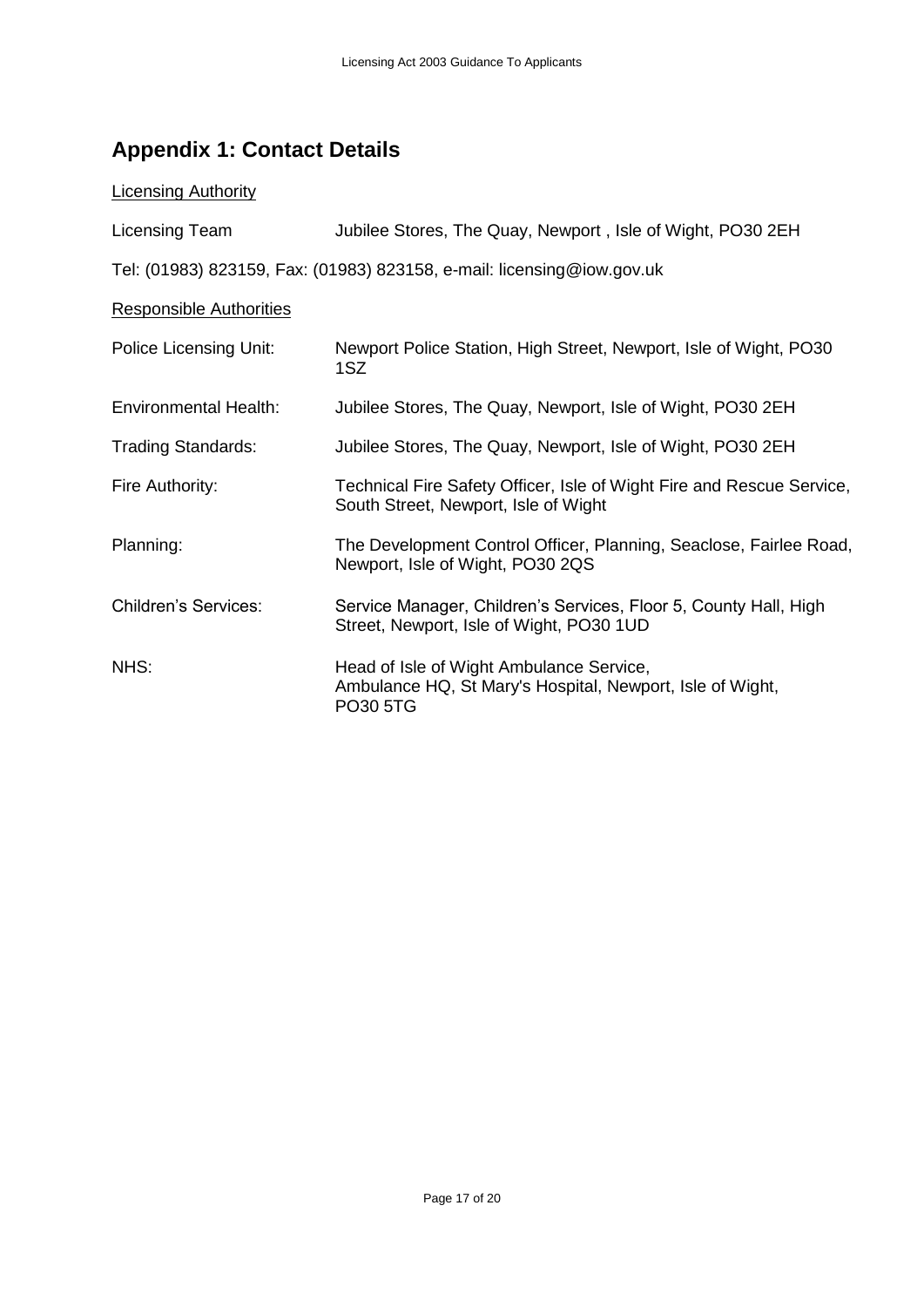## **Appendix 2: Notice Template**

## LICENSING ACT 2003

An application for a **PREMISES LICENCE/CLUB PREMISES CERTIFICATE\*** has been submitted by \*\***NAME OF APPLICANT OR CLUB** for premises at \*\***ADDRESS OF PREMISES** to carry on the following licensable activities:

*\*Insert activity \*Insert days \*Insert Times*

Members of the public may inspect copies of the application, plan and other documents submitted between 8:30 am to 5:00pm Monday to Thursday and 8:30 am to 4:30 pm Fridays at:

> Isle of Wight Council Licensing Section Jubilee Stores The Quay Newport Isle of Wight PO30 2EH [www.iwight.com/licensing](http://www.iwight.com/licensing)

Any person wishing to make representations regarding this application should do so in writing, sending all correspondence to the above address by \*\***ADD 29 DAYS TO THE DATE YOU SUBMIT THE APPLICATION AND INSERT DATE HERE.**

Failure to meet this deadline may jeopardise the chance of any comments being taken into account.

It is an offence to knowingly or recklessly to make a false statement in connection with an application and the maximum fine for which a person is liable on summary conviction is £5000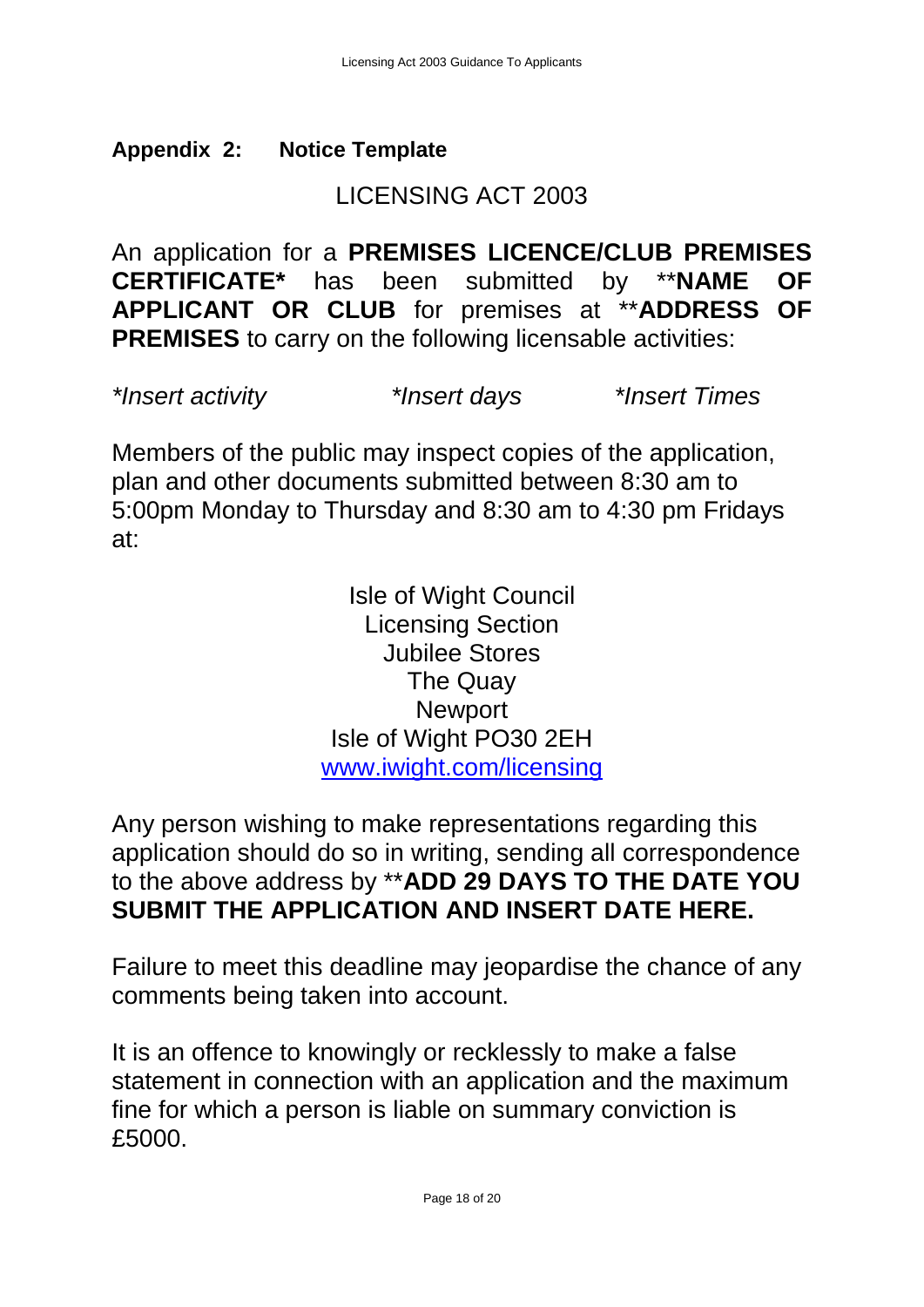## \*delete as appropriate \*\*enter details as appropriate **Appendix 3: Plans**

A plan of the premises MUST be included with an application for a new premises licence or full variation/minor variation of a premises licence where the variation relates to the licensed area or the layout of the premises. The plan needs to meet the relevant regulations, and must show the following:

- the extent of the boundary of the building, if relevant, and any internal and external walls of the building and, if different, the perimeter of the premises
- the location of points of access to and egress from the premises
- if different, the location of escape routes from the premises
- in a case where the premises is used for more than one licensable activity, the area within the premises used for each activity
- fixed structures (including furniture) or similar objects temporarily in a fixed location (but not furniture) which may impact on the ability of individuals on the premises to use exits or escape routes without impediment
- the location of any stage or raised area, and the height of each stage or raised area relative to the floor
- the location of any steps, stairs, elevators or lifts
- the location of any rooms containing public conveniences
- the location and type of any fire safety and other safety equipment
- the location of any kitchen on the premises

The plan should be drawn in 1/100 scale, unless an alternative scale plan has been agreed by the licensing authority, and should include a key of symbols to illustrate the above on the plan. There is no requirement for plans to be professionally drawn, provided they are accurate and meet the requirements referred to above.

There is no requirement to show on the plan any areas that are not part of the premises to be licensed. Any areas intended to be provided for people to consume alcohol that is sold or supplied should be included within the general description of the premises that is required at the beginning of Part 3 of the application form.